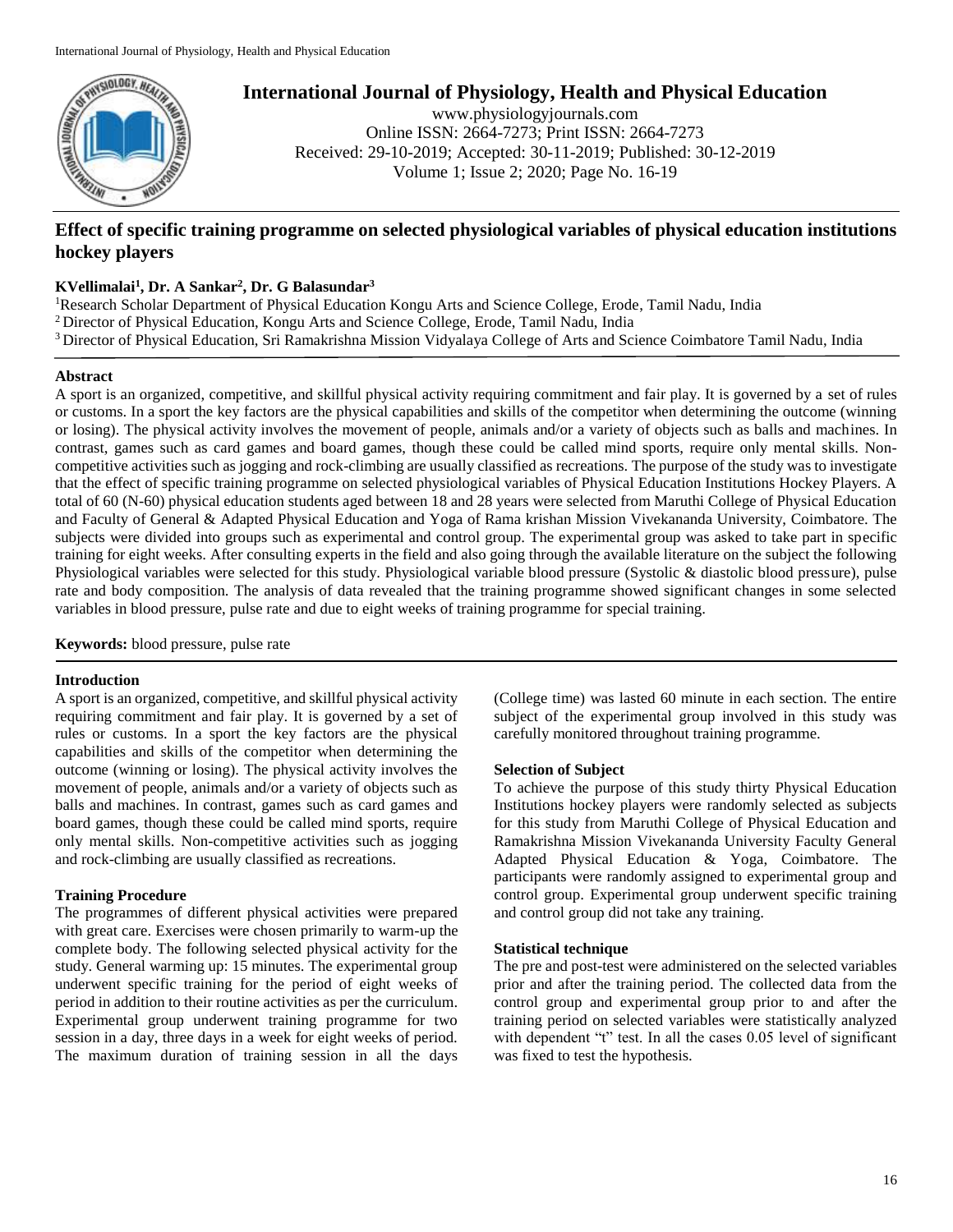**Table 1:** Computation of 'T' Ratio between the Pre and Post Test means on Systolic Blood Pressure of Control Group and Experimental

| Variables                      | Groups             | <b>Periods</b> | Mean   | MD   | <b>SD</b> | SE   | 't' ratio |
|--------------------------------|--------------------|----------------|--------|------|-----------|------|-----------|
| <b>Systolic Blood Pressure</b> | Control group      | Pre-Test       | 122.00 | 0.47 |           | 0.39 |           |
|                                |                    | Post-Test      | 121.53 |      |           |      |           |
|                                | Experimental group | Pre-Test       | 120.00 | 7.3  | 4.98      | 1.23 | $5.70*$   |
|                                |                    | Post-Test      | 112.67 |      |           |      |           |

The table I show that the obtained mean value of pre and post test scores of control group were 122.00 and 121.53 respectively. The obtained 't' ratio is 1.2. The required table value is 2.14 at 0.05 level of confidence for the degree of freedom I and 14. The obtained 't' ratio was 1.2 is lesser than the table value. It is found to be insignificant.

The table I show that the obtained mean value of pre and post test scores of experimental group were 120 and 112.67 respectively. The obtained 't' ratio is 5.70. The required table value is 2.14 at 0.05 level of confidence for the degree of freedom I and 14. The obtained 't' ratio was 5.70 is lesser than the table value. It is found to be significant.



**Fig 1:** Bar diagram shows that the pre and post test means on systolic blood pressure of control group and experimental group

| Table 2: Computation of 't' ratio between the pre and post-test means on diastolic blood pressure of control group and experimental group |  |  |  |  |  |  |
|-------------------------------------------------------------------------------------------------------------------------------------------|--|--|--|--|--|--|
|-------------------------------------------------------------------------------------------------------------------------------------------|--|--|--|--|--|--|

| <b>Variables</b>         | Groups             | <b>Periods</b> | Mean  | MD   | <b>SD</b> | SЕ   | 't' ratio |
|--------------------------|--------------------|----------------|-------|------|-----------|------|-----------|
| Diastolic Blood Pressure | Control group      | Pre-Test       | 72.00 | 0.73 | 2.71      | 0.7  | 1.05      |
|                          |                    | $Post - Test$  | 71.27 |      |           |      |           |
|                          | Experimental group | Pre-Test       | 71.87 | 2.40 | 3.78      | 0.98 | $2.46*$   |
|                          |                    | $Post - Test$  | 69.47 |      |           |      |           |

The table I show that the obtained mean value of pre and post test scores of control group were 70.00 and 71.00 respectively. The obtained 't' ratio is 1.05. The required table value is 2.14 at 0.05 level of confidence for the degree of freedom I and 14. The obtained 't' ratio was 1.05 is lesser than the table value. It is found to be insignificant.

The table I show that the obtained mean value of pre and post test scores of experimental group were 71.87 and 69.47 respectively. The obtained 't' ratio is 2.46. The required table value is 2.14 at 0.05 level of confidence for the degree of freedom I and 14. The obtained 't' ratio was 2.46 is lesser than the table value. It is found to be significant.



**Fig 2:** Computation of 't' ratio between the pre and post-test means on diastolic blood pressure of control group and experimental group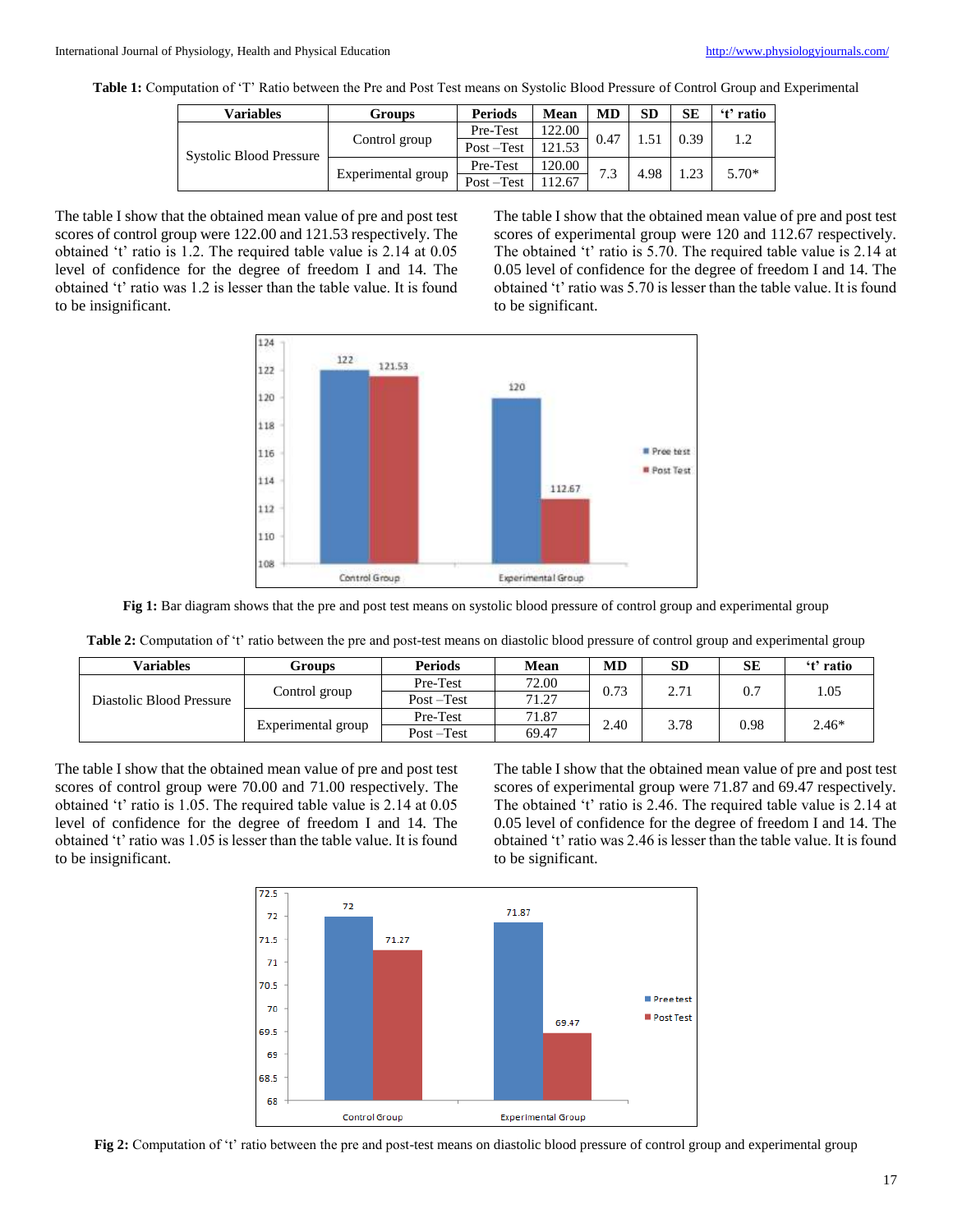**Table 3:** Computation of 't' ratio between the pre and Post-test means on resting pulse rate of control group and experimental group

| Variables          | Group              | <b>Periods</b> | Mean  | MD   | <b>SD</b> | <b>SE</b> | 't' ratio |
|--------------------|--------------------|----------------|-------|------|-----------|-----------|-----------|
| Resting pulse rate | Control group      | Pre-Test       | 77.73 | 0.27 | 0.59      | 0.15      | 1.74      |
|                    |                    | Post -Test     | 77.47 |      |           |           |           |
|                    | Experimental group | Pre-Test       | 75.20 | 2.33 | 2.23      | 0.56      | $4.06*$   |
|                    |                    | Post -Test     | 72.87 |      |           |           |           |

The table I show that the obtained mean value of pre and post test scores of control group were 77.73 and 77.47 respectively. The obtained 't' ratio is 1.74. The required table value is 2.14 at 0.05 level of confidence for the degree of freedom I and 14. The obtained 't' ratio was 1.74 is lesser than the table value. It is found to be insignificant.

The table I show that the obtained mean value of pre and post test scores of experimental group were 75.20 and 72.87 respectively. The obtained 't' ratio is 4.06. The required table value is 2.14 at 0.05 level of confidence for the degree of freedom I and 14. The obtained 't' ratio was 4.06 is lesser than the table value. It is found to be significant.



**Fig 3:** Computation of 't' ratio between the pre and Post-test means on resting pulse rate of control group and experimental group

| <b>Table4:</b> Computation of 't' ratio between the pre and post-test means |
|-----------------------------------------------------------------------------|
| on body fat of control group and experimental group                         |

| <b>Variables</b> | groups                                                                                             | Periods MeanMD SD SE 't' ratio                          |  |  |  |      |
|------------------|----------------------------------------------------------------------------------------------------|---------------------------------------------------------|--|--|--|------|
| Body Fat         | Control group                                                                                      | Pre-Test $38.53$ 0.67 0.44 0.77<br>Post-Test 37.87 0.67 |  |  |  | 0.86 |
|                  |                                                                                                    |                                                         |  |  |  |      |
|                  | Experimental group $\frac{\text{Pre-Test}   38.13}{\text{Post-Test}   35.40}$ 2.73 0.30 0.85 3.20* |                                                         |  |  |  |      |
|                  |                                                                                                    |                                                         |  |  |  |      |

The table I show that the obtained mean value of pre and post test scores of control group were 38.53 and 37.87 respectively. The obtained 't' ratio is 0.86. The required table value is 2.14 at 0.05 level of confidence for the degree of freedom I and 14. The obtained 't' ratio was 0.86 is lesser than the table value. It is found to be insignificant.

The table I show that the obtained mean value of pre and post test scores of experimental group were 38.13 and 35.40 respectively. The obtained 't' ratio is 3.20. The required table value is 2.14 at 0.05 level of confidence for the degree of freedom I and 14. The obtained 't' ratio was 3.20 is lesser than the table value. It is found to be significant.



**Fig 4:** Computation of 't' ratio between the pre and post-test means on body fat of control group and experimental group.

The results of the study showed that the end of the eight weeks of specific training program was significant improvement on the selected physiological variables were systolic blood pressure, diastolic blood pressure, resting pulse rate and body fat. In hockey, the players need a well-developed physiological proficiency to perform at physical education institutions level tournaments. To this a scientific basis of training method is an essential role on the entire training session of an individual. In the present study the training intervention used by the investigator is significantly improved the physiological variables and the results are supported by the studies conducted by Quinney *et al* (2008), Lemaitre *et al*, (2007), Tomasz *et al*, (2004), Spencer *et al*, (2004), Main gourd *et al*, (1990) and Mokha *et al*, (1990).

#### **Conclusion**

It was concluded that eight weeks of specific training programme shows significant improvement on systolic and diastolic of blood pressure and resting pulse for the Physical Education Institutions Hockey Players. Similar study can be conducted to the female players. The same study may be conducted on different age groups. The study may also be conducted for athletes. A similar study may be conducted for private and public employees.

#### **References**

- 1. Atwal. Cardiovascular effects of strenuous exercise in adult recreational hockey: the Hockey Heart Study Department of Family Medicine, Dalhousie University, Halifax, NS, 2002, 303-7.
- 2. Ghosh. Heart rate & blood lactate response in field hockey players", Netaji Subhas Western Centre, sports Authority of India (SAI), Gandhi Nagar, 1991, 351-6.
- 3. Parrado. Perceived tiredness and heart rate variability in